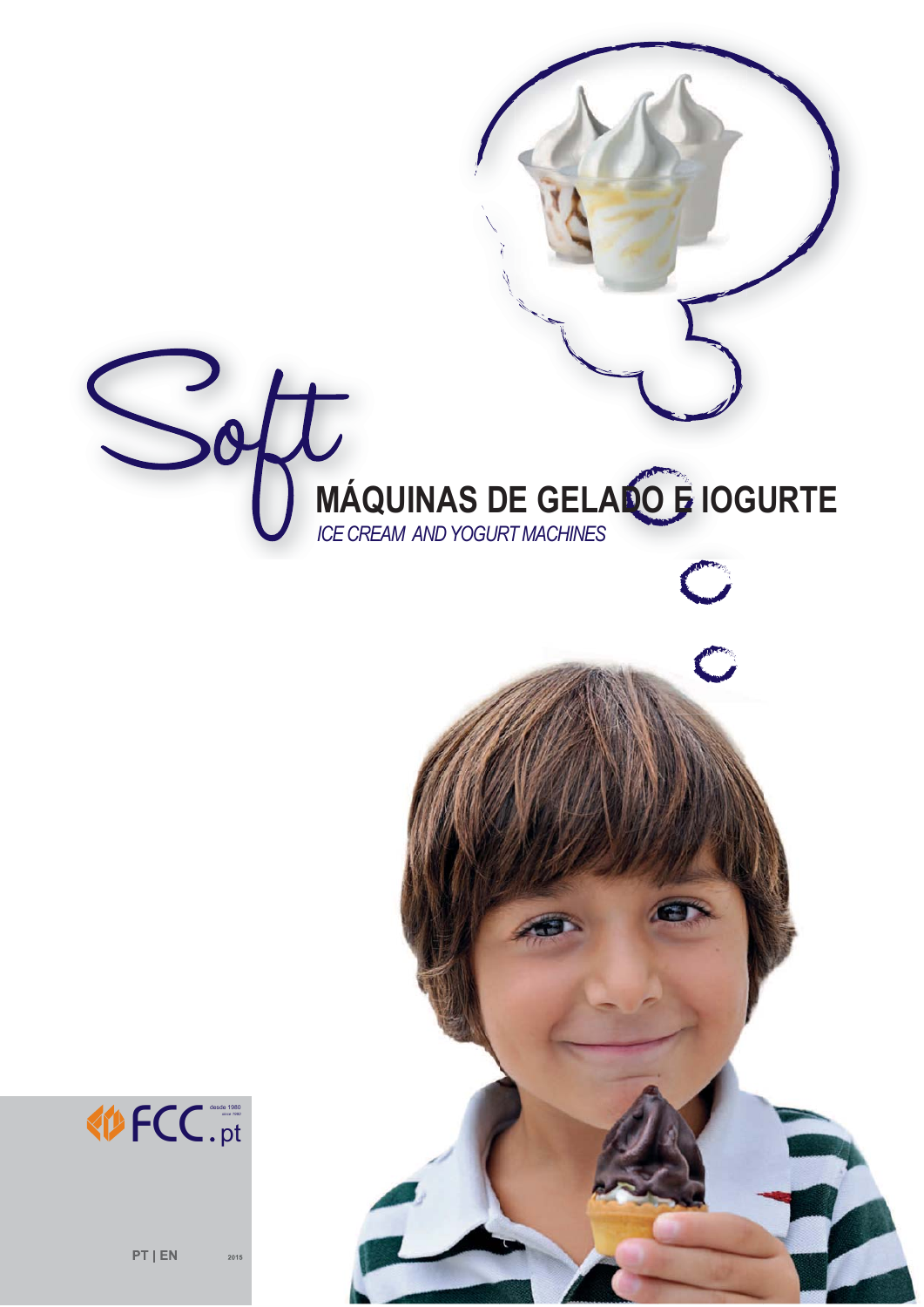# **ECC.pt**

#### Máquinas de Gelado Soft e logurte Soft Ice Cream and Yogurt Machines

A tradição do gelado tem origem em Itália. A FCC oferece opções com design, fabrico e tecnologia italiana, Frigomat. As máquinas perfeitas que permitem o apoio a um negócio estável e que o vão ajudar a tornar a sua gelataria numa referência. Da nossa gama fazem parte máquinas com um ou dois sabores. A última opção incluí uma saída extra de mistura de sabores.

The tradition of ice cream is originally from Italy. FCC provides options with design, manufacture and Italian technology **Frigomat**. The perfect<br>machines that support a stable business and will help make your ice cream pa flavors. The last one includes an extra output mix of flavors.





KISS 1 G 23 | KISS 1 P 40



| <b>BANCADA - SOFT</b><br><b>STAND - SOFT</b> |                      | <b>CAPACIDADE</b> <sub>ILI</sub><br>CAPACITY | PRODUÇÃO 75GR. [nº/h]<br><b>PRODUCTION 75GR.</b> | <b>DIMENSÕES</b> [mm]<br><b>DIMENSIONS</b> | <b>POTÊNCIAM</b><br><b>ELECTRIC POWER</b> | <b>TENSÃOM</b><br><b>ELECTRICAL VOLTAGE</b> |  |
|----------------------------------------------|----------------------|----------------------------------------------|--------------------------------------------------|--------------------------------------------|-------------------------------------------|---------------------------------------------|--|
| <b>KISS 1 G 23</b>                           | 1S $1F^{\star\star}$ | 11                                           | 240                                              | 400x720x760                                | 2300                                      | 230/400                                     |  |
| <b>KISS 1 P 40</b>                           | 1S $1F \star\star$   | 8                                            | 240                                              | 400x720x760                                | 2300                                      | 400                                         |  |
| <b>KISS 3 POWER G</b>                        | $2S+MIX 2F+MIX$      | $12+12$                                      | 533                                              | 500x670x840                                | 4100                                      | 400                                         |  |
| <b>KISS 3 POWER P</b>                        | 2S+MIX 2F+MIX ***    | $8 + 8$                                      | 533                                              | 500x670x840                                | 4100                                      | 400                                         |  |

As máquinas Frigomat apresentam modelos com elevada fiabilidade e aconselhados para eventos e ambientes climáticos exigentes como o africano. São máquinas construídas em aço inox para uma elevada resistência e durabilidade. A FCC garante, através da sua assistência técnica de qualidade, a aplicação de peças originais para qualquer modelo que adquira.

Frigomat machines feature models with high reliability which are recommended for events and rigorous climatic environments such as African. These machines are produced in stainless steel for high strength and durability. FCC ensures through its technical assistance, the application of original pieces for any model you purchase.





KISS 1 YOGURT 40 | KISS 1 YOGURT 23

| <b>BANCADA - IOGURTE</b><br><b>STAND - YOGURT</b> | <b>CAPACIDADE</b> <sub>ILI</sub><br><b>CAPACITY</b> | PRODUÇÃO 75GR. [nº/h]<br><b>PRODUCTION 75GR.</b> | <b>DIMENSÕES</b> [mm]<br><b>DIMENSIONS</b> | POTÊNCIA <sub>M</sub><br><b>ELECTRIC POWER</b> | <b>TENSÃOM</b><br><b>ELECTRICAL VOLTAGE</b> |  |
|---------------------------------------------------|-----------------------------------------------------|--------------------------------------------------|--------------------------------------------|------------------------------------------------|---------------------------------------------|--|
| KISS 1 YOGURT 40<br>1S $1F^*$                     |                                                     | 240                                              | 400x720x760                                | 2400                                           | 400                                         |  |
| KISS 1 YOGURT 23<br>1S $1F^*$                     |                                                     | 240                                              | 400x720x760                                | 2400                                           | 230                                         |  |

\*\* MÁQUINA DE 1 SABOR \*\* 1 FLAVOUR MACHINE

\*VALORES SEM I.V.A \*vaTNOTINCLUDED

I

\*\*\* MÁQUINA DE 2 SABORES + MISTURA \*\*\* 2 FLAVOURS MACHINE + MIX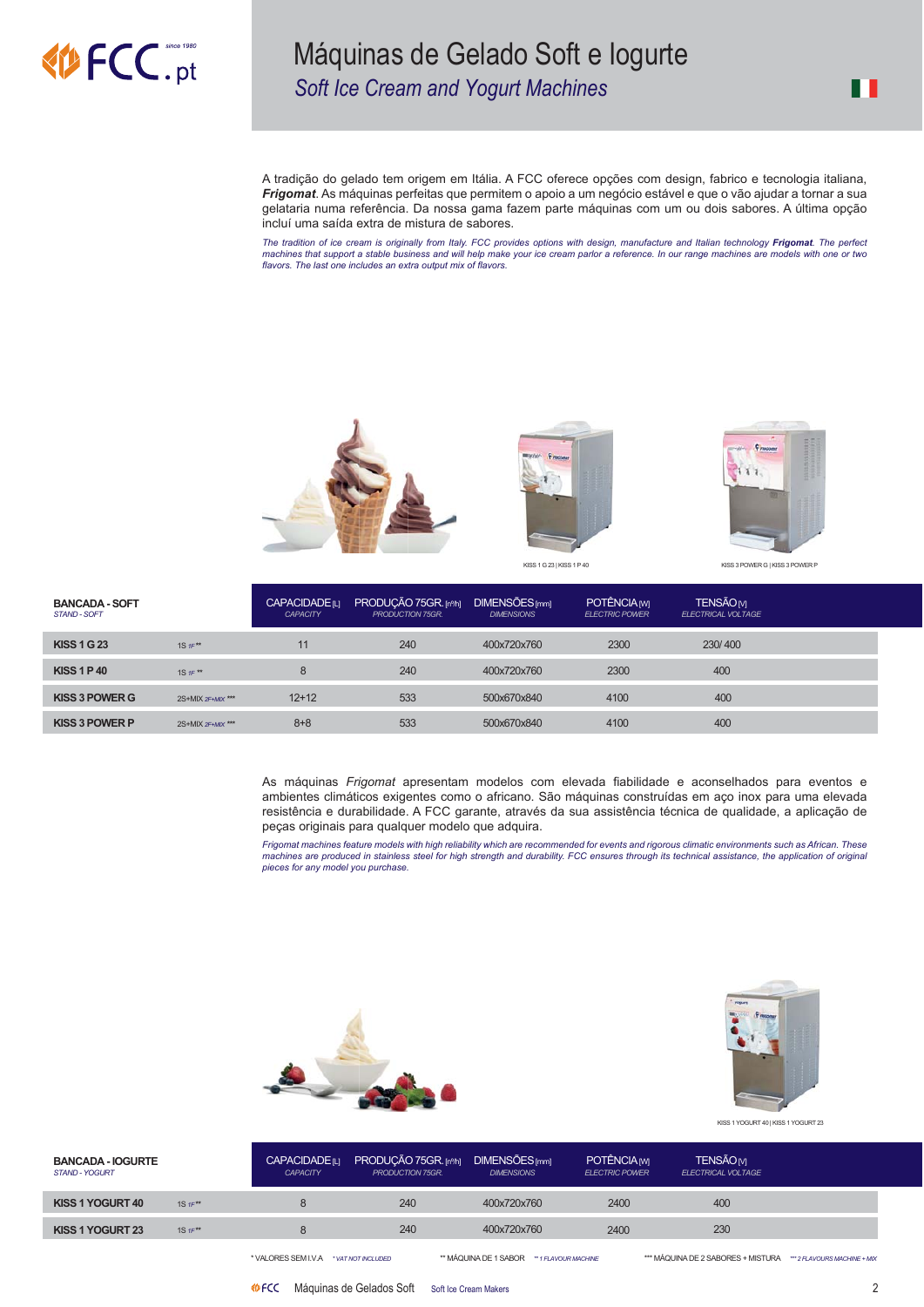# **MAFCC**.pt

### Máquinas de Gelado Soft e logurte Soft Ice Cream and Yogurt Machines

O modelo KLAB é a máquina de gelado soft italiana com melhor relação preço/ qualidade visto apresentar um valor de venda inferior à sua homóloga de bancada.

KLAB model is the Italian soft ice cream machine with best price / quality presenting a sale price lower than its stand homologous model.







P | MODELOS COM BOMBA MODELS WITH PL

KLASS 201 G | KLASS 201 P

KLAB 303 G | KLAB 303 P

| <b>VERTICAL COM RODAS</b><br><b>VERTICAL WITH WHEELS</b> |                      | <b>CAPACIDADE</b> <sub>ILI</sub><br><b>CAPACITY</b> | PRODUÇÃO 75GR. [nº/h]<br><b>PRODUCTION 75GR</b> | DIMENSÕES <sub>[mm]</sub><br><b>DIMENSIONS</b> | POTÊNCIA <sub>M</sub><br><b>ELECTRIC POWER</b> | <b>TENSÃOM</b><br><b>ELECTRICAL VOLTAGE</b> |  |
|----------------------------------------------------------|----------------------|-----------------------------------------------------|-------------------------------------------------|------------------------------------------------|------------------------------------------------|---------------------------------------------|--|
| <b>KLASS 201 G</b>                                       | 1S $1F^{\star\star}$ | 32                                                  | 425                                             | 450x830x1500                                   | 2500                                           | 400                                         |  |
| KLASS 201 P                                              | 1S $1F^{\star\star}$ | 23                                                  | 425                                             | 450x830x1500                                   | 2500                                           | 400                                         |  |
| <b>KLAB 303 G</b>                                        | 2S+MIX 2F+MIX ***    | $16+16$                                             | 533                                             | 530x770x1440                                   | 2900                                           | 400                                         |  |
| <b>KLAB 303 P</b>                                        | 2S+MIX 2F+MIX ***    | $12+12$                                             | 533                                             | 530x770x1440                                   | 2900                                           | 400                                         |  |

Se pretende marcar a diferença no gelado que oferece ao seu cliente opte pela máquina KOLOR. Uma inovação que permite combinar as 3 saídas de gelado com toppings coloridos.

If you want to make a difference in ice cream shown your client choose for KOLOR machine. An innovation that allow the combination between 3 ice<br>cream outputs with 3 different colorful toppings.



*ED* FCC Máquinas de Gelados Soft Soft lce Cream Makers



KOLOR 202 P

| <b>OUTROS MODELOS</b><br><b>OTHER MODELS</b> |                 | <b>CAPACIDADE</b> ILI<br><b>CAPACITY</b> | PRODUCÃO 75GR. [nº/h] DIMENSÕES [mm]<br><b>PRODUCTION 75GR.</b> | <b>DIMENSIONS</b> | POTÊNCIA <sub>M</sub><br><b>ELECTRIC POWER</b> | <b>TENSÃOM</b><br><b>ELECTRICAL VOLTAGE</b> |  |
|----------------------------------------------|-----------------|------------------------------------------|-----------------------------------------------------------------|-------------------|------------------------------------------------|---------------------------------------------|--|
| KOLOR 202 P                                  | $2S+MIX 2F+MIX$ | $18 + 18$                                | 530                                                             | 600x830x1500      | 4100                                           | 400                                         |  |

\*VALORES SEM I.V.A \*vaTNOTINCLUDED